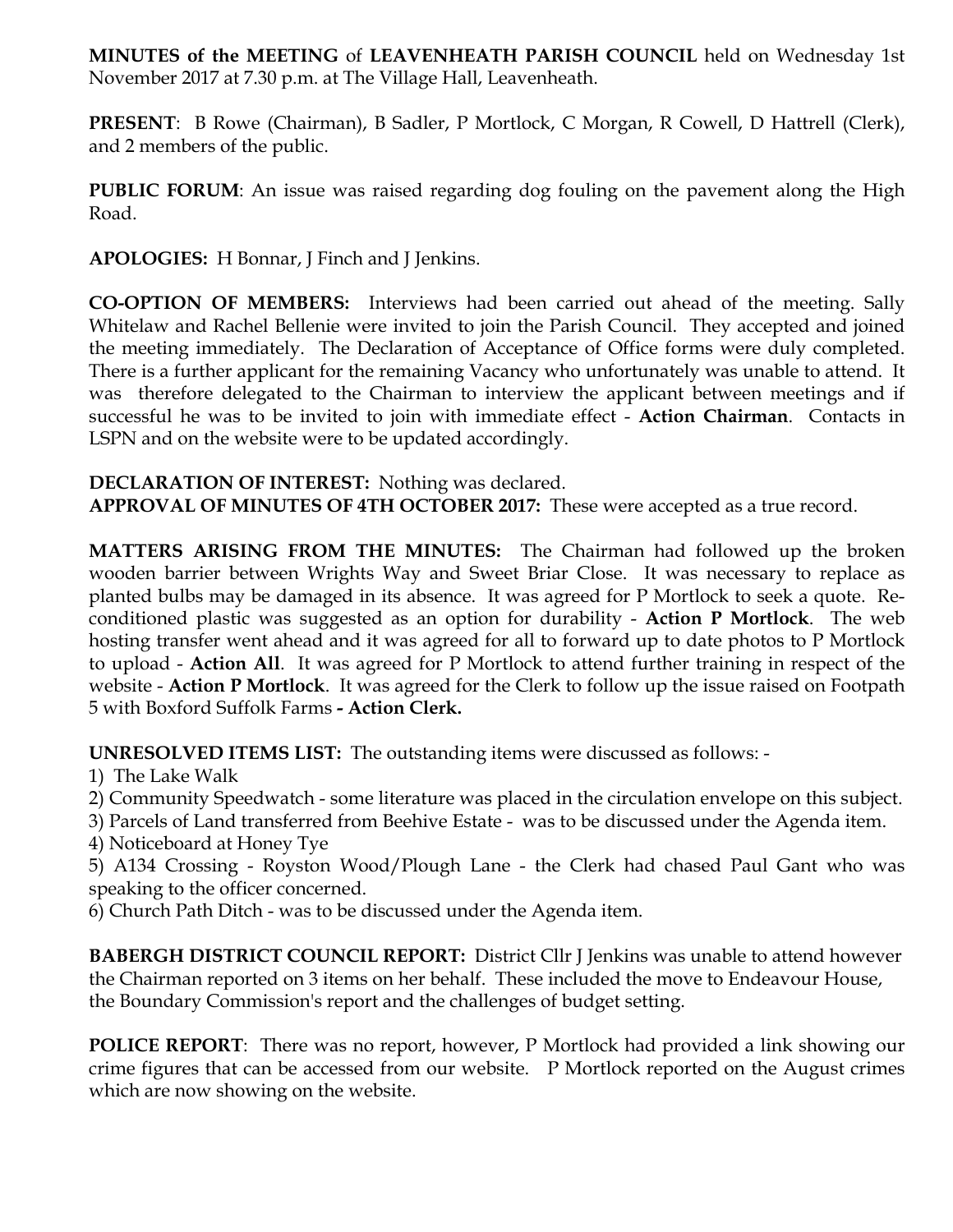**SUFFOLK COUNTY COUNCIL REPORT:** County Cllr J Finch was unable to attend due to sickness absence and no report was provided.

**CORRESPONDENCE:** The report had been issued ahead of the meeting and key areas were discussed.

**HIGHWAYS**: C Jackson was thanked for cutting back branches on the High Road/Locks Lane junction. It was agreed for the Clerk to contact the bus company (Chambers) to ask about relocating the bus pick up point to the gates of the Village Green. This is the bus for Nayland Primary School children - **Action Clerk**. Information was circulated to members regarding the traffic calming SID device.

**FINANCE:** The bank balances as at 31st October 2017 were **£34622.26** in the Community Account, **£15360.23** in the Reserve Account making a total of **£49982.49**. P Mortlock thanked the Parish Council for continuing financial support to the Village Green. The Internal Audit Action Plan will form an Agenda item at the January Meeting - **Action Clerk**.

## **The following were authorised for payment: -**

| 1475         | 418.27   | D K Hattrell                                 | Clerks Salary      |
|--------------|----------|----------------------------------------------|--------------------|
| 1476         | 95.40    | Inland Revenue Only                          | Clerk's deductions |
| 1477         | 160.76   | <b>SCC</b> - Pension ACC                     | Clerk's Pension    |
| 1478         | 330.00   | Stoke by Nayland Club                        | Village Green      |
| 1479         | 126.00   | Anglia Inspection Services Playgd Inspection |                    |
| <b>Total</b> | £1130.43 |                                              |                    |

**CHURCH PATH DITCH:** R Cowell explained that the Land Registry documentation suggests the owner should maintain. The owner is Iconfair. Iconfair had requested further information and photographs. It was agreed for R Cowell to draft a suitable response referring to the available evidence - **Action R Cowell**.

**PARCELS OF LAND:** In respect of the parcels of land transferred from Beehive Estate - it was agreed to include as an Agenda item for December and the Clerk will bring some paperwork from the time of transfer - **Action Clerk**.

**REPORTS FROM ORGANISATIONS AND REPRESENTATIVES :** Reports were given from the Village Green, Village Hall, and Tree Warden. It was agreed to consider a Tree Surgeons quote and advice regarding the trees between Wrights Way and the Village Green. This will form an Agenda item at the December Meeting - **Action Clerk**. The Village Green have received the Playground Safety Report and were considering necessary action in respect of the ramp.

**IDEAS TO IMPROVE THE VILLAGE:** Investigation continues in respect of mobile shops **- Action R Cowell**.

**REPORTS AND QUESTIONS FROM CHAIRMAN AND MEMBERS**: Nothing was raised requiring action. The Chairman reported that the Defibrillator Training had been post-poned. P Mortlock updated members on progress regarding the transfer in web hosting.

The meeting closed at **9.15 p.m**.